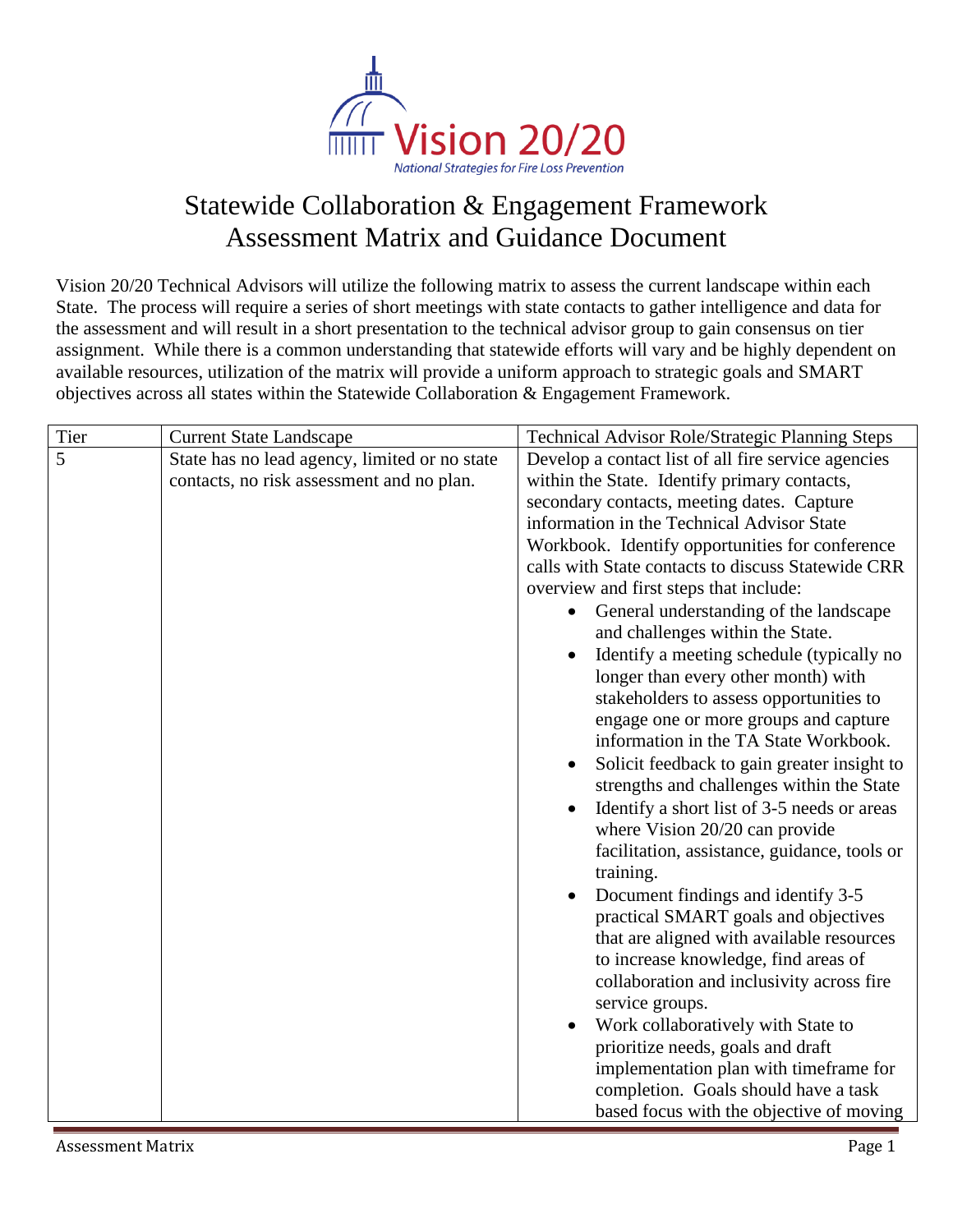|                |                                                                                                                                                                                                                          | State to the next level.                                                                                                                                                                                                                                                                                                                                                                                                                                                                                                                                                                                                                                                                                                                                                                                                      |
|----------------|--------------------------------------------------------------------------------------------------------------------------------------------------------------------------------------------------------------------------|-------------------------------------------------------------------------------------------------------------------------------------------------------------------------------------------------------------------------------------------------------------------------------------------------------------------------------------------------------------------------------------------------------------------------------------------------------------------------------------------------------------------------------------------------------------------------------------------------------------------------------------------------------------------------------------------------------------------------------------------------------------------------------------------------------------------------------|
| $\overline{4}$ | State currently has a lead agency with<br>average to good contacts, no multi-agency<br>coalition or task force, no Statewide risk<br>assessment and/or no CRR Implementation<br>plan.                                    | Assess current data in the Technical Advisor State<br>Workbook. Update if necessary (to have a<br>comprehensive list and good understanding of all<br>the fire service organizations in the State).<br>Identify opportunities for conference<br>calls or site visit that include a multi-<br>agency approach.<br>Capture feedback in the TA State<br>Workbook to challenges of multiple<br>groups working together.<br>Assess the availability of resources to<br>create a Statewide Risk Assessment.<br>Assess their gaps and challenges and<br>capture this information in the TA State<br>Workbook.<br>Assess the availability of accessing State<br>data.                                                                                                                                                                 |
|                |                                                                                                                                                                                                                          | Discuss opportunities for a goal setting<br>session.<br>Identify and document State led<br>initiatives which provided the path to this<br>level.<br>Identify a short list of 3-5 needs or areas<br>$\bullet$<br>where Vision 20/20 can provide<br>facilitation, assistance, guidance, tools or<br>training.<br>Document findings and work<br>collaboratively with the State to identify<br>3-5 practical SMART goals and<br>objectives that are aligned with available<br>resources to increase knowledge, find<br>areas of collaboration and inclusivity<br>across fire service groups.<br>Work collaboratively with State to<br>prioritize needs, goals and draft<br>implementation plan with timeframe for<br>completion. Goals should have a task<br>based focus with the objective of moving<br>State to the next level. |
| 3              | State currently has a lead agency, with good<br>to excellent contacts, has limited multi-<br>agency coalition or task force. No Statewide<br>risk assessment or pieces of a risk<br>assessment and no CRR Implementation | Assess current data in the Technical Advisor State<br>Workbook. Update if necessary to identity all the<br>fire service organizations in the State. Also look<br>to identify<br>Identify opportunities and develop the                                                                                                                                                                                                                                                                                                                                                                                                                                                                                                                                                                                                        |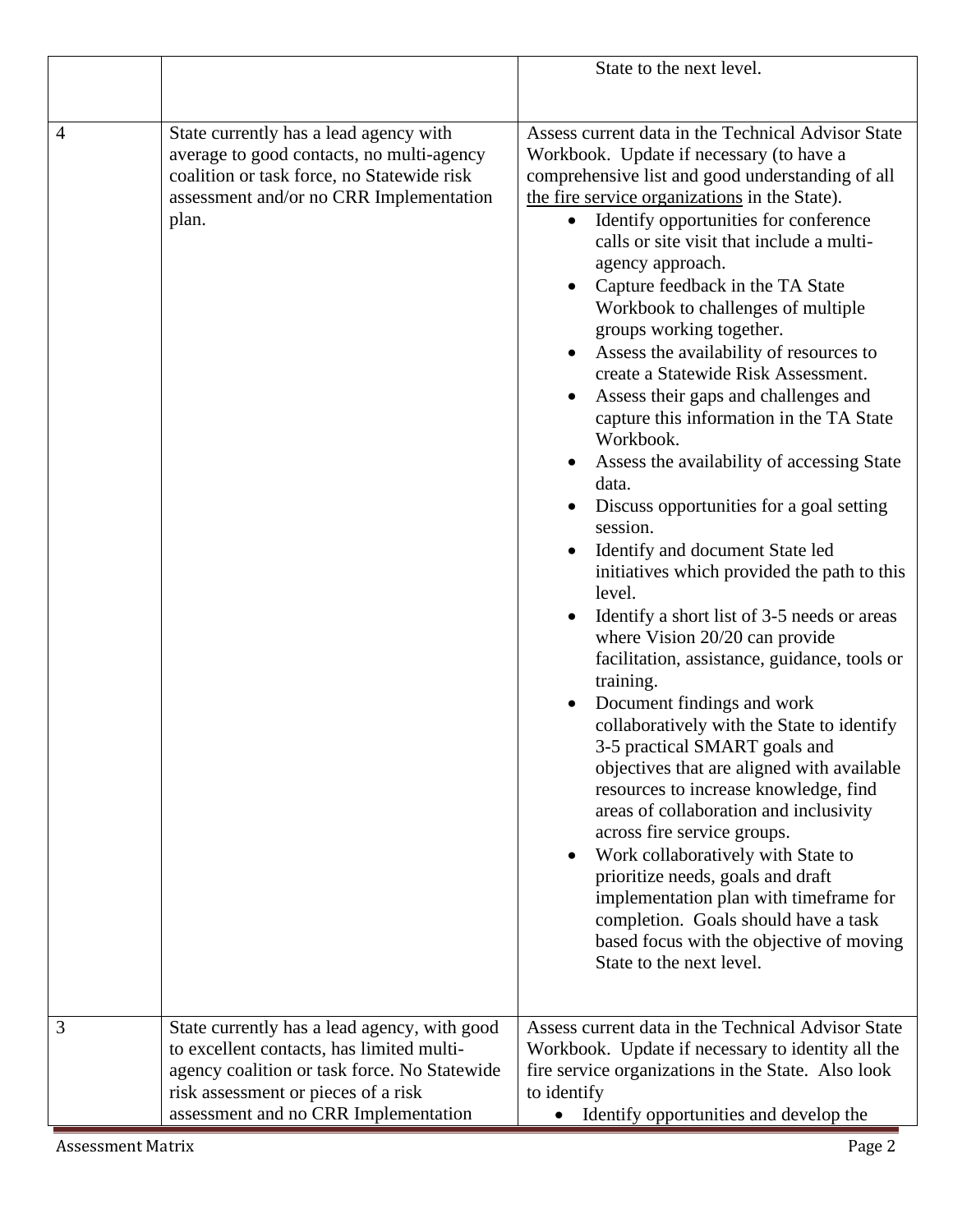|                | Plan.                                                                                                                                                                                                    | framework for creation of a multi-agency<br>coalition or task force.<br>Schedule conference calls with key<br>stakeholders to discuss various goals that<br>include.<br>Assess the need for additional resources in<br>the form of training or technical resources<br>to develop their CRA.<br>Discuss opportunities for a goal setting<br>session.<br>Identify and document State led initiatives<br>which provided the path to this level<br>Identify a short list of 3-5 needs or areas<br>where Vision 20/20 can provide<br>facilitation, assistance, guidance, tools or<br>training.<br>Document findings and work<br>collaboratively with the State to identify 3-<br>5 SMART goals and objectives that are<br>aligned with available resources to increase<br>knowledge, find areas of collaboration and<br>inclusivity across fire service groups.<br>Work collaboratively with State to<br>prioritize needs, goals and implementation<br>plan with timeline for completion. Goals<br>should have a task based focus with the<br>objective to move the State to the next<br>level. |
|----------------|----------------------------------------------------------------------------------------------------------------------------------------------------------------------------------------------------------|--------------------------------------------------------------------------------------------------------------------------------------------------------------------------------------------------------------------------------------------------------------------------------------------------------------------------------------------------------------------------------------------------------------------------------------------------------------------------------------------------------------------------------------------------------------------------------------------------------------------------------------------------------------------------------------------------------------------------------------------------------------------------------------------------------------------------------------------------------------------------------------------------------------------------------------------------------------------------------------------------------------------------------------------------------------------------------------------|
| $\overline{2}$ | State currently has a lead agency, with good<br>to excellent contacts and has developed a<br>multi-agency coalition or task force. Has a<br>Statewide CRA but no, or limited CRR<br>Implementation Plan. | Assess current data in the Technical Advisor State<br>Workbook. Update if necessary (to have a good<br>understanding of all the fire service organizations<br>in the State).<br>Identify opportunities for conference<br>calls that include a multi-agency<br>approach.<br>Capture feedback in the TA State<br>Workbook of challenges of multiple<br>groups working together.<br>Assess the availability of resources to<br>create a Statewide CRR Risk<br>Implementation Plan.<br>Discuss opportunities for a goal setting<br>session.<br>Identify and document State led<br>initiatives which provided the path to this<br>level                                                                                                                                                                                                                                                                                                                                                                                                                                                         |